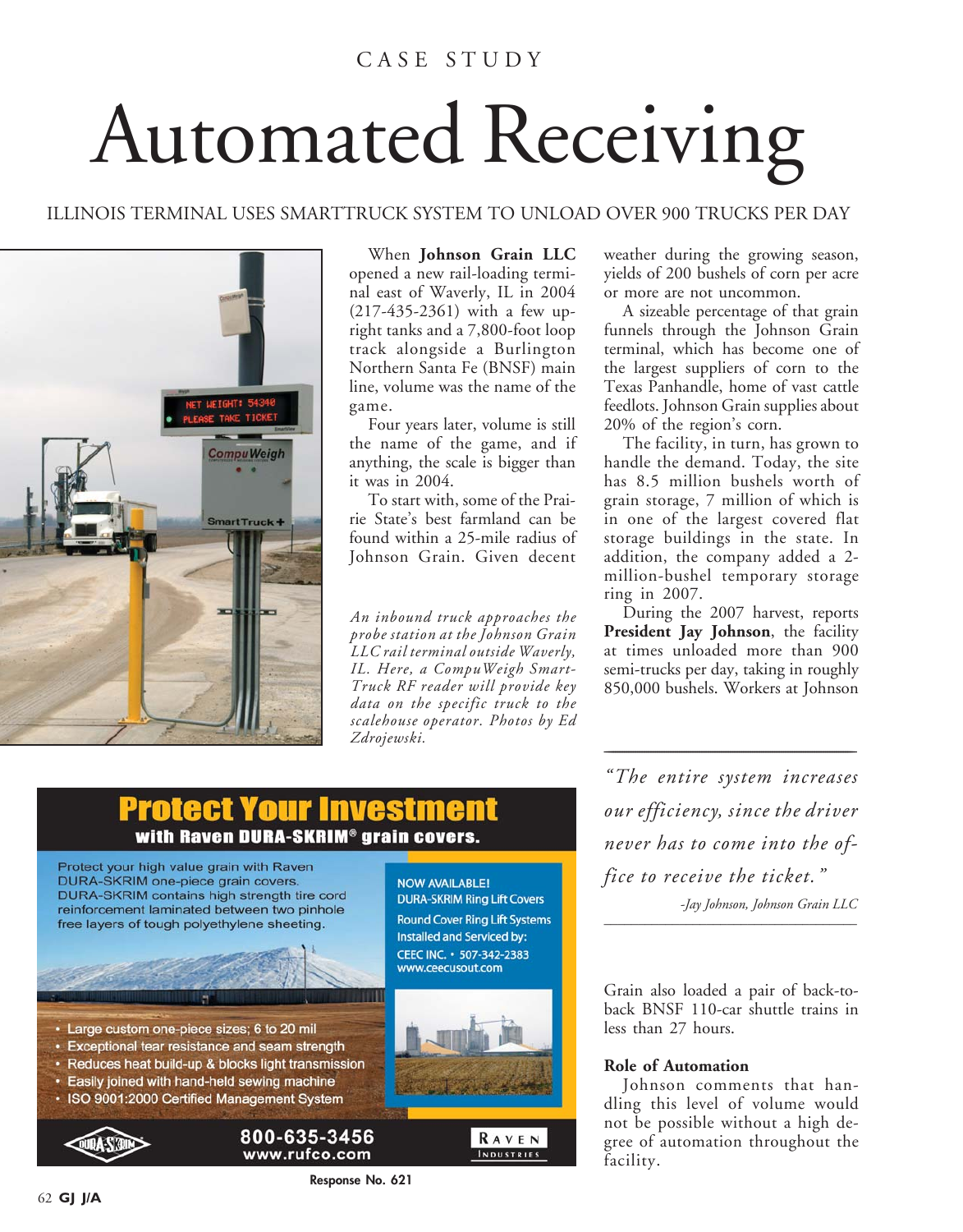"The purpose isn't to reduce hours or eliminate employees," he says. "We have found skilled labor locally for monitoring our operations, but we've had difficulty finding unskilled laborers, who can sometimes be unreliable. Automation reduces the need for the unskilled labor."

Right from the start in 2003, Johnson Grain has partnered with **CompuWeigh Corp.**, Woodbury, CT (203-262-9400), for its automation solutions, although automation systems have been adopted incrementally over the years.

"We chose CompuWeigh because they were able to custom-design systems for our operation," Johnson says, "with safety features built right in. We've been pleased with their sales

*\_\_\_\_\_\_\_\_\_\_\_\_\_\_\_\_\_\_\_\_\_\_\_\_\_\_\_\_\_\_\_\_\_\_\_\_\_\_\_\_\_\_\_\_\_\_\_\_\_\_\_\_\_\_\_\_\_\_\_\_\_\_\_\_\_\_\_\_\_\_\_\_\_\_\_\_\_\_\_\_\_\_\_\_\_\_\_\_\_\_\_\_\_\_\_\_\_\_\_\_\_\_\_\_\_\_\_\_\_\_\_*

*"We chose CompuWeigh because they were able to custom-design systems for our operation, with safety features built right in. We've been pleased with their sales and engineering staff and their knowledge of our industry. And CompuWeigh also offers a bulkweigher, which we've utilized from the day we opened." -Jay Johnson, Johnson Grain LLC \_\_\_\_\_\_\_\_\_\_\_\_\_\_\_\_\_\_\_\_\_\_\_\_\_\_\_\_\_\_\_\_\_\_\_\_\_*

and engineering staff and their knowledge of our industry. And CompuWeigh also offers a bulkweigher, which we've utilized from the day we opened."

The next step in the automation process was to automate rail-loading operations. The bulk weigh loadout scale was placed under the control of a CompuWeigh **GMS-4000 bulk weighing controller**.

Johnson Grain also installed a trackside CompuWeigh **SmartRead** railcar RF tag reader. This device reads data from rail industry RF tags mounted on the passing hopper cars

and transmits the car number to the controller. The controller refers to its **SmartCar** database for cubic capacity and load limits.

#### **Grain Receiving**

The most recent automation upgrade at the terminal was the installation in 2007 of a CompuWeigh **SmartTruck unattended truck processing** system linked to existing inbound and outbound truck scales flanking the scalehouse at the terminal entrance.

Inbound trucks first stop at a probe station about 330 feet north of the scalehouse on the terminal entrance drive. The scalehouse operator uses an overhead video camera to probe the truck with a newly-installed truck probe from **Union Iron Works**, Decatur, IL (800-333-5148). The probe sends a representative sample to the scalehouse for grading via  $\blacktriangleright$ 



# **Leg Support Towers / Catwalk Support Towers**



- Computer engineered to any height, wind speed and seismic zone.
- Standard Hot Dip Galvanized finish or painted.
- Leg support tower from 8' to 20' square in 5',  $10'$ ,  $15'$  or  $20'$  sections with *larger* custom sizes available. Heavy duty wrap around or Switchback stairs available.
- Catwalk support towers available in 2-leg or 4-leg from 16" square to 4' square with bolted or welded construction and  $4'x8'$  and  $4'x10'$ bolted construction in 5', 10', 15' or 20' sections.

## **Catwalks Bottom Box • Handrail Truss Walk Through Bridge**

- Standard freespans up to 170'.
- Custom engineered freespans up to 200'.
- Standard 5', 10', 15' or 20' standard galvanized sections.
- · Painted sections available.
- 24" galvanized Grip Strut<sup>®</sup> walkway.
- Welded or bolted construction.



**LeMar Industries** P.O. Box 16237 Des Moines, IA 50316  $(515)$  266-7264 E-Mail: sales@lemarindustries.com